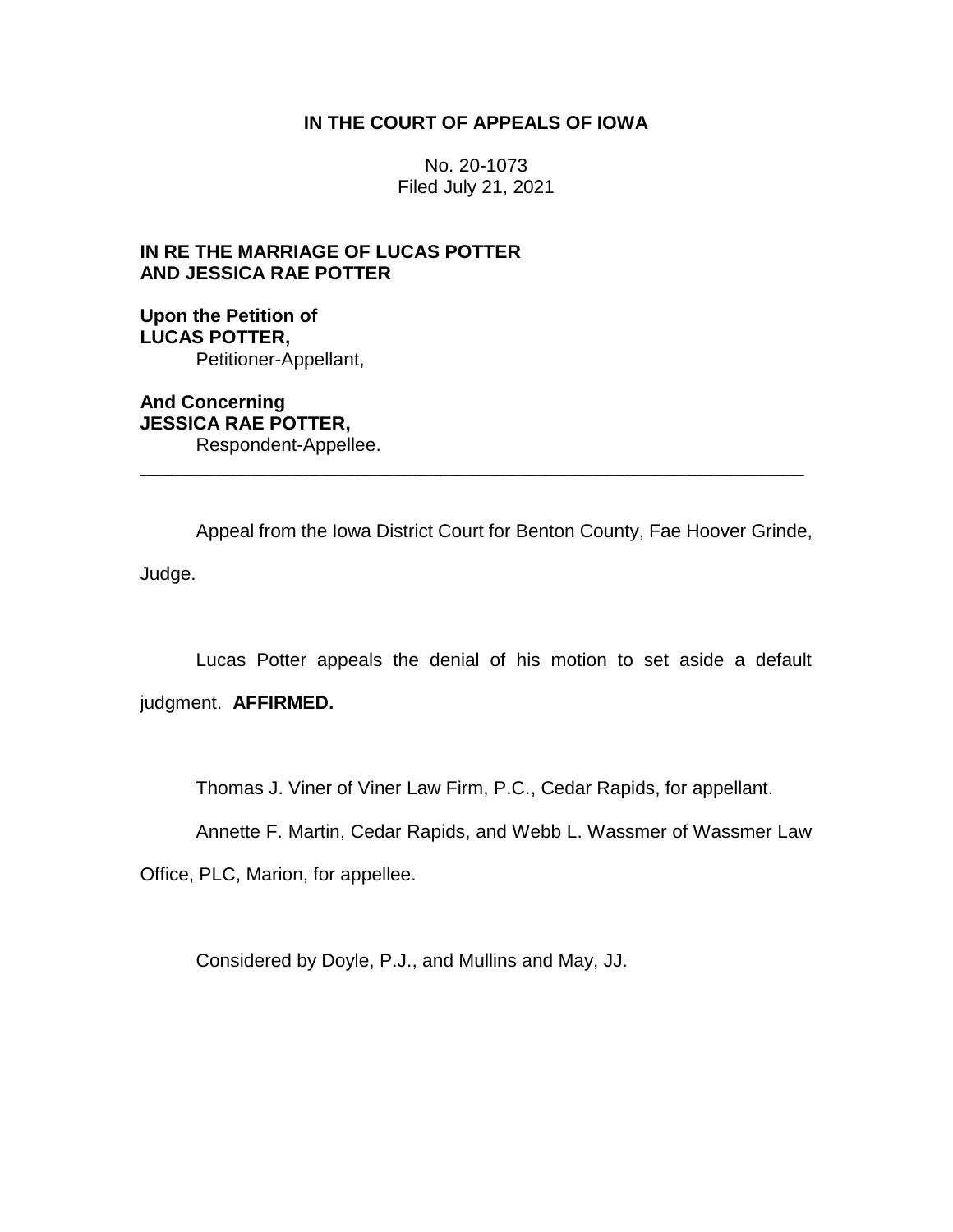## **MAY, Judge.**

Lucas Potter appeals from the district court's denial of his motion to set aside a default judgment. We affirm.

#### I**. Background Facts**

This is a dissolution of marriage case. The district court ordered the parties—Lucas and his then-wife, Jessica Potter—and counsel of record to attend a settlement conference and pretrial conference. Despite the court's order, Lucas did not attend the hearing. Nor did anyone appear on his behalf. So the district court found Lucas in default.

Several months later, the court entered a default decree. Fifteen days later, Lucas filed a "motion to vacate default and reopen matter." It asked the court to set aside the default judgment due to "unavoidable casualty." The motion claimed Lucas "was unemployed and actively seeking, interviewing for new jobs during the period of time in which the [c]ourt found him in [d]efault."

The court held a hearing on the motion. The hearing was not reported. According to the court's subsequent order, though, "Lucas urge[d] the court to set aside the default upon a finding of unavoidable casualty, specifically, he submit[ted] that he travelled across the country from North Carolina to participate in the pretrial conference and overslept due to the duration of his travel." Jessica responded by submitting two exhibits. They were recordings of phone calls she had with Lucas in the early morning hours (between 3:00 and 4:00 a.m.) before the pretrial conference. In the recordings, Lucas sounded intoxicated or under the influence of some substance. In one recording, Lucas admitted he had been drinking.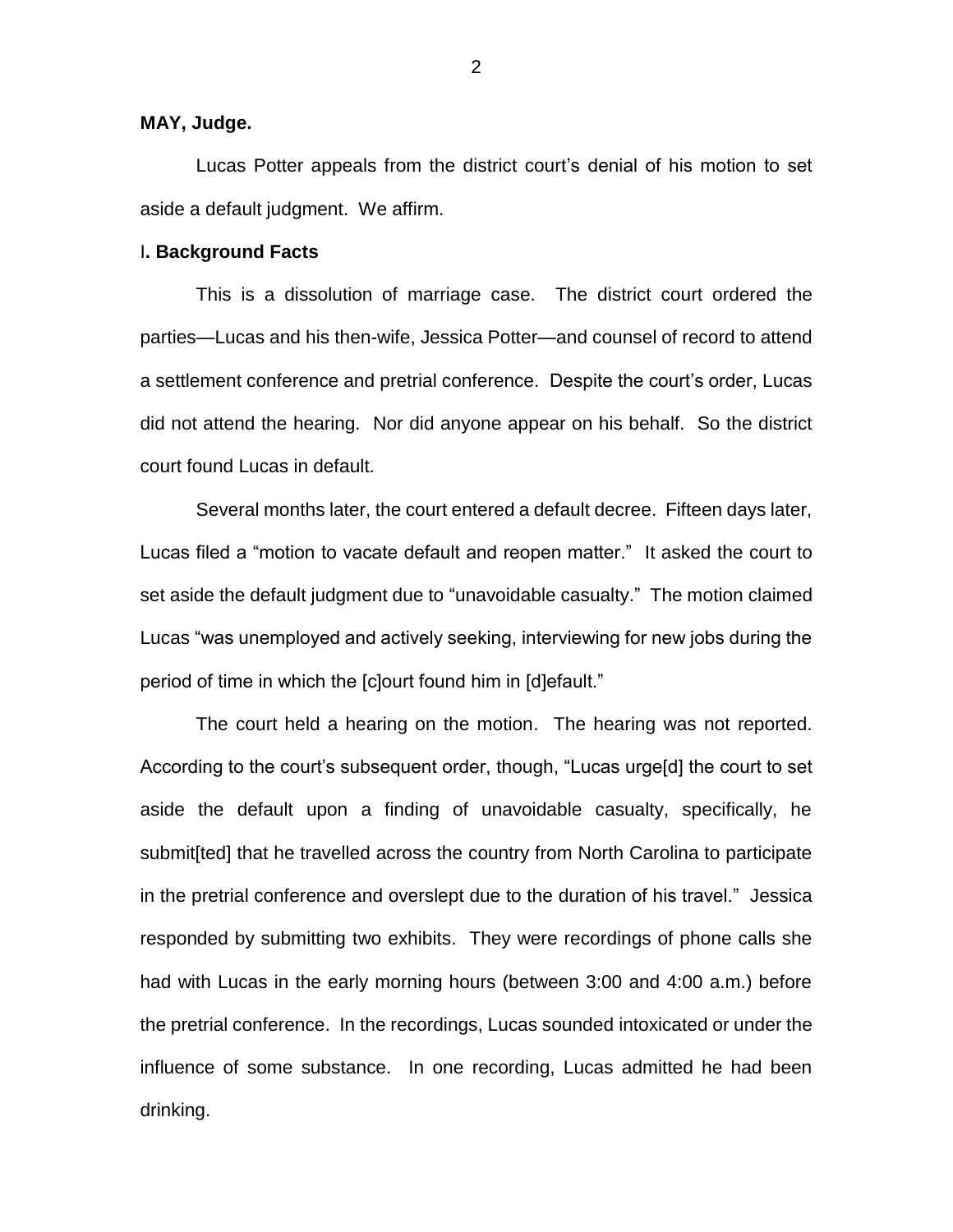The district court concluded Lucas did not establish good cause to set aside the default. Accordingly, the court denied his motion. Lucas appeals.

## **II. Standard of Review**

"We vest district courts with broad discretion in ruling on a motion to set aside a default. We reverse such a ruling only if this discretion is abused." *Cent. Nat'l Ins. Co. of Omaha v. Ins. Co. of N. Am.*, 513 N.W.2d 750, 753 (Iowa 1994). "We resolve all doubts in favor of setting aside a default judgment, as we prefer 'to allow a determination of controversies on their merits rather than on the basis of nonprejudicial inadvertence or mistake.'" *Beal v. Crowder*, No.16-0246, 2017 WL 361997, at \*4 (Iowa Ct. App. Jan. 25, 2017) (quoting *Brandenburg v. Feterl Mfg. Co.*, 603 N.W.2d 580, 584 (Iowa 1999)).

#### **III. Discussion**

We must begin our discussion with error preservation. In general, issues must be both raised and decided in the district court before we can consider them. *Meier v. Senecaut*, 641 N.W.2d 532, 537 (Iowa 2002) ("It is a fundamental doctrine of appellate review that issues must ordinarily be both raised and decided by the district court before we will decide them on appeal."). On appeal, Lucas brings several procedural claims. But he did not bring these claims before the district court, and the district court did not rule on them. So they are not preserved, and we do not consider them. Instead, we only consider the claim both raised and considered by the district court: Did Lucas establish good cause through unavoidable casualty because he overslept on the day of the pretrial hearing?

Iowa Rule of Civil Procedure 1.977 states: "On motion and for good cause shown, . . . the court may set aside a default . . . for mistake, inadvertence,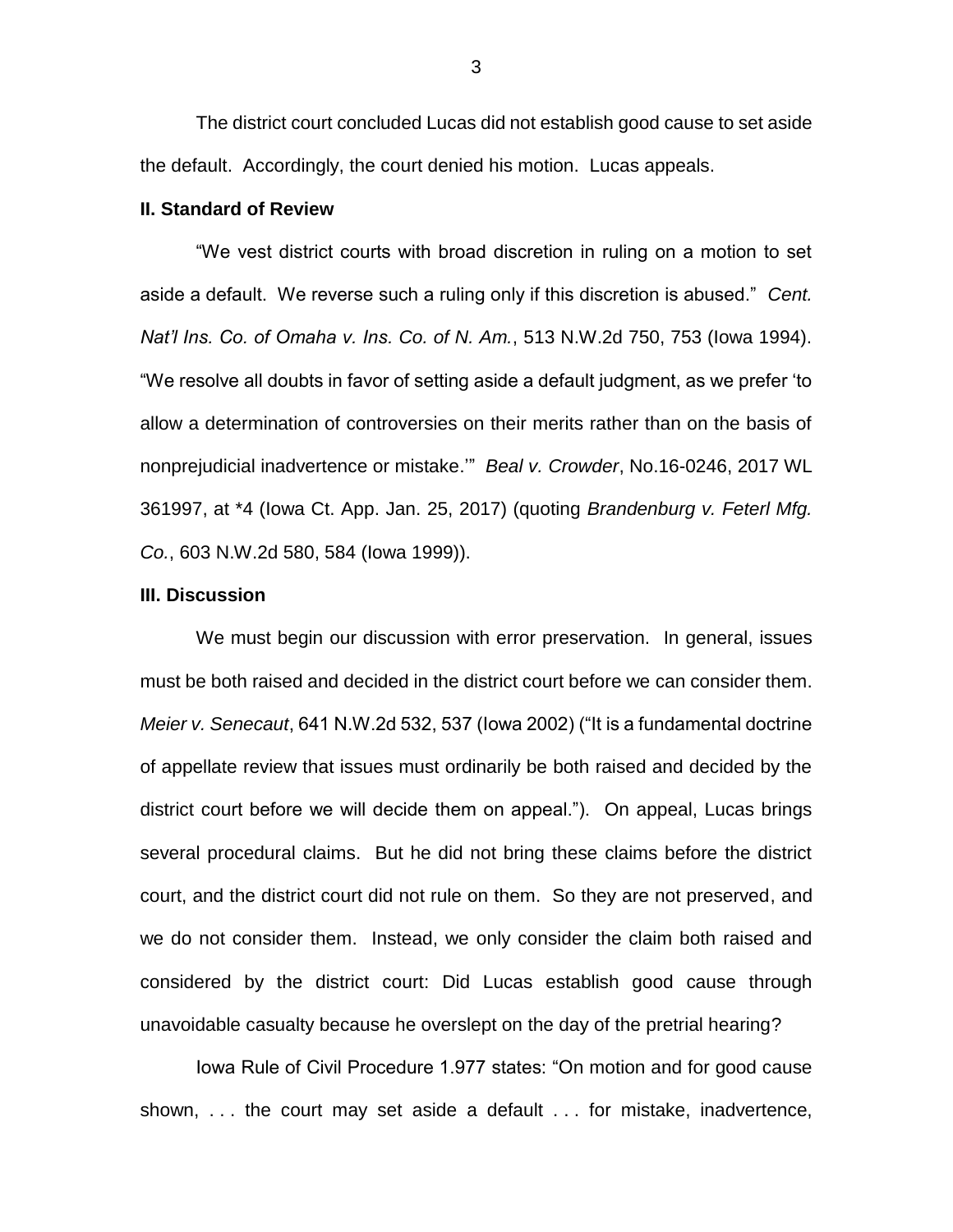surprise, excusable neglect or unavoidable casualty." "Rule 1.977 further provides '[s]uch motion must be filed promptly after the discovery of the grounds thereof, but not more than 60 days after entry of the judgment. Its filing shall not affect the finality of the judgment or impair its operation.'" *No Boundry, LLC v. Hoosman*, 953 N.W.2d 696, 700 (Iowa 2021) (alteration in original). As the movant, Lucas had the burden to plead and prove good cause. *Id.*

"Good cause is a sound, effective, and truthful reason. It is something more than an excuse, a plea, apology, extenuation, or some justification, for the resulting effect." *Id.* (citation omitted). Good cause is established by proving one of the enumerated exceptions—mistake, inadvertence, surprise, excusable neglect or unavoidable casualty. *Brandenburg*, 603 N.W.2d at 584.

Lucas relies on unavoidable casualty, which means

some casualty or misfortune growing out of conditions or circumstances that prevented the party or [the party's] attorney from doing something that, except therefor would have been done, and does not include mistakes or errors of judgment growing out of misconstruction or misunderstanding of the law, or the failure of parties or counsel through mistake to avail themselves of remedies, which if resorted to would have prevented the casualty or misfortune.

*In re Marriage of Marconi*, 584 N.W.2d 331, 334 (Iowa 1998) (alteration in original) (citation omitted). "Negligence is not an unavoidable casualty or misfortune." *Id.* And "when it was obvious that the defaulting party was to blame for the default, our courts have rejected a motion to vacate." *Id.*

Applying these principles here, we do not conclude Lucas established unavoidable casualty. Lucas missed the pretrial hearing because of his own negligence. He overslept, apparently because he drank and became intoxicated